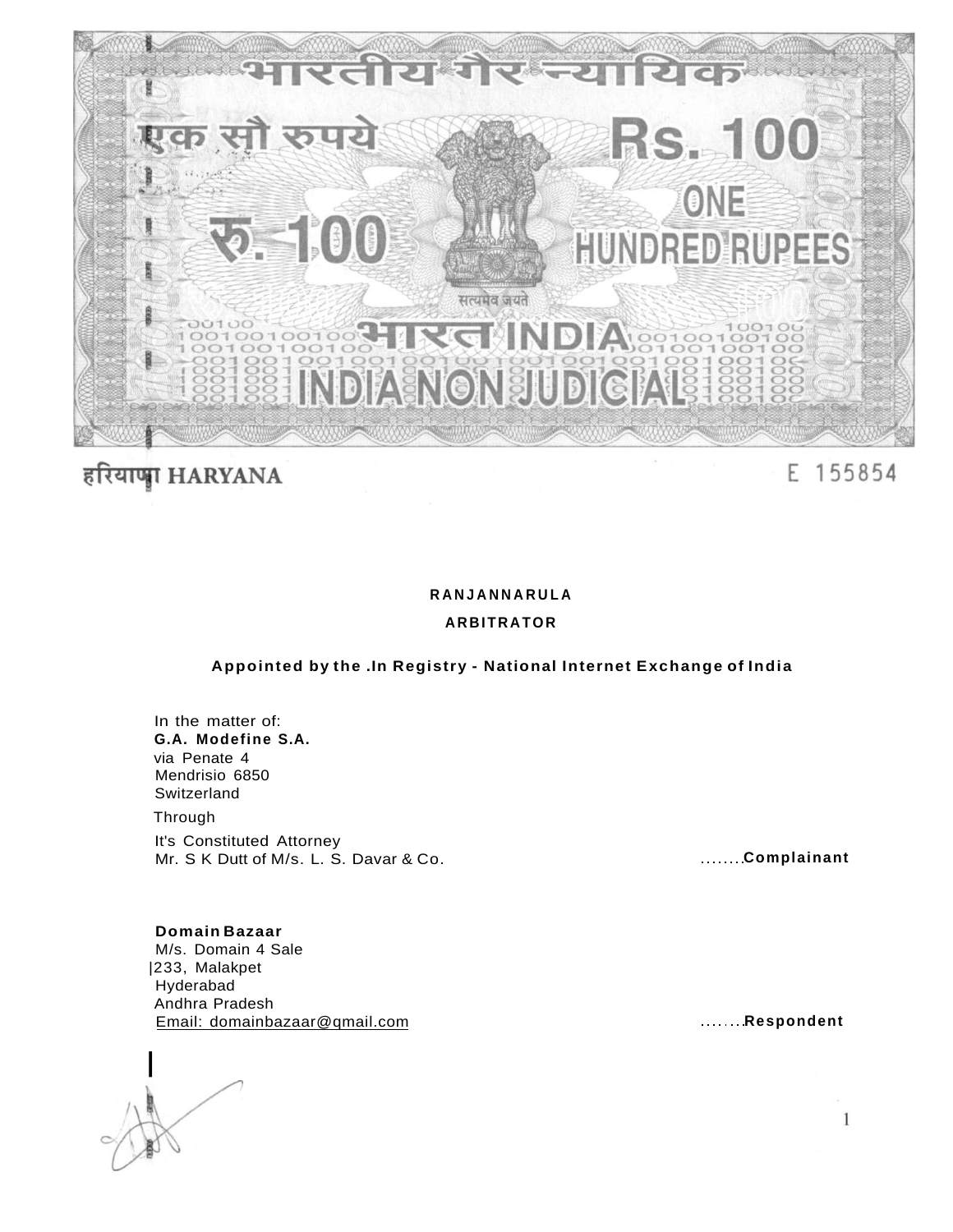## **AWAR D**

## **1) The Parties:**

The Complainant is G.A. Modefine S.A., Via Penate 4, Mendrisio 6850, Switzerland. The Complainant is represented by its constituted attorney Mr. S. K. Dutt vide Power of Attorney dated 5th February 2009. The complaint has been submitted by Ms. Anju Agrawal of L.S. Davar & Co. The Respondent is Domain Bazaar, M/s. Domain 4 Sale, 233, Malakpet, Hyderabad, Andhra Pradesh.

#### **2) The Domain Name, Registrar & Registrant:**

The disputed domain name is www.armaniexchange.in. The Registrar is [Name.com](http://Name.com) LLC (R65-AFIN). The registrant is Domain Bazaar (Respondent).

#### **3) Procedural History:**

The Complainant filed this complaint to the .In Registry and .In Registry appointed "Ranjan Narula" ("The Arbitrator") as Sole Arbitrator under clause 5 of its policy. The Arbitrator submitted his statement of acceptance and declaration of impartiality and independence on 20<sup>th</sup> August 2009 then the complaint was produced before the Arbitrator on 21" August 2009. The notice was issued to the Respondent on 24" August 2009 with a deadline of 10 days to submit his reply. On 27<sup>th</sup> August, the Respondent replied stating that he is ready to transfer the domain upon compensation. On 6<sup>th</sup> September 2009, the Arbitrator sent a notice to the Respondent inviting his attention to Rule 14 of INDRP Rules whereby it is upon parties to agree on a settlement. The Respondent was informed that the proceedings can be terminated only on communication that the settlement has been reached between the parties. No response was filed by the Respondent. Thereafter, on 15<sup>th</sup> September 2009, the Arbitrator sent a notice to the parties that matter will be decided based on the facts and documents on record.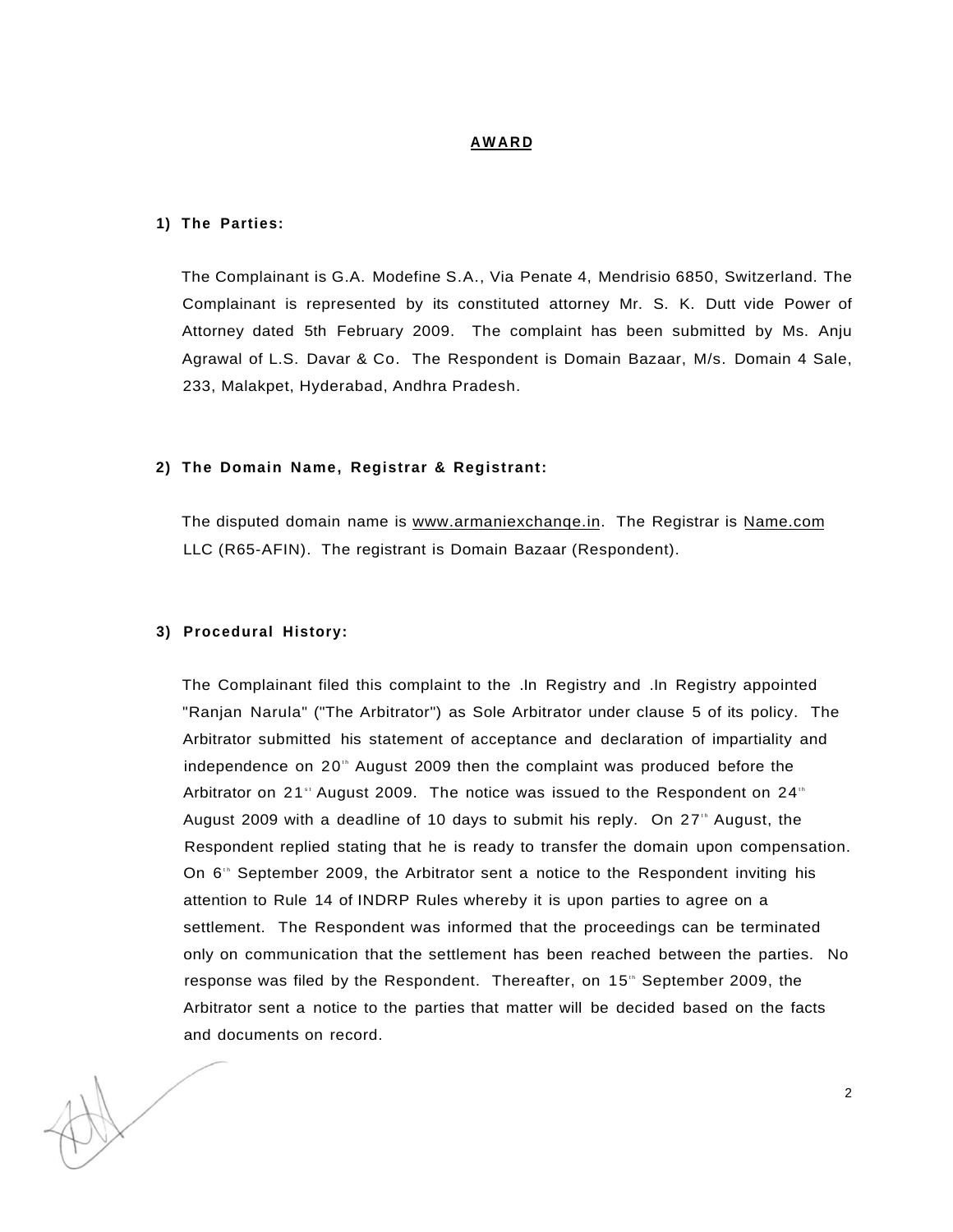#### **4) Factual Background:**

The Complainant is a public limited company, duly incorporated in Switzerland in the year 1988. The word ARMANI is the surname of Mr. Giorgio Armani, who adopted the same in the year 1974 as a trade mark to showcase his first fashion collection in Italy.

The Complainant has about 263 trademark registrations for the mark ARMANI throughout the world, including India and also other trademarks consisting of the word ARMANI. In India, the Complainant has submitted a list of registration which shows following registrations in India:

| <b>Trademank</b>        | <b>Registration</b> | <b>Filing Date</b> | <b>Class</b> |
|-------------------------|---------------------|--------------------|--------------|
|                         | No.                 |                    |              |
| EMPORIO ARMANI          | 7568077             | 11 Jul 1997        | 3            |
| EMPORIO ARMANI          | 7568100             | Jul 1997<br>11     | 9            |
| EMPORIO ARMANI          | 756808              | 11 Jul 1997        | 25           |
| EMPORIO ARRIVANI        | 10082222            |                    |              |
| EIMPORTO ARRAAAN I      | 756811              | 11 Jul 11997       | 18           |
| (label)                 |                     |                    |              |
| EIMPORTO ARRAANI        | 10082211            | 09 May 2001        | 3            |
| A/X ARYWANI             | п<br>1041618        | 03 Sep 2001        | 25<br>ш      |
| <b>EXCHANGE</b>         |                     |                    |              |
| <b>A RIMANNI (CASSA</b> | 1133411779999       | 01 Mar 2005        | "<br>7       |
| (DEVICE OF ARROW)       |                     |                    |              |

The Complainant has about 650 domain names registered in its name throughout the world all having ARMANI as a significant part thereof. A list of domains has been submitted with the complaint. The Complainant has the following domain names registrations in India:

- **Domain Names**
- armanicollezioni.in
- armanicollezioni.co.in
- armanicasa.in
- armanicasa.co.in
- armanijunior.co.in
- armanijunior.in
- armaniprive.co.in
- giorgioarmani.co.in
- emporioarmani.co.in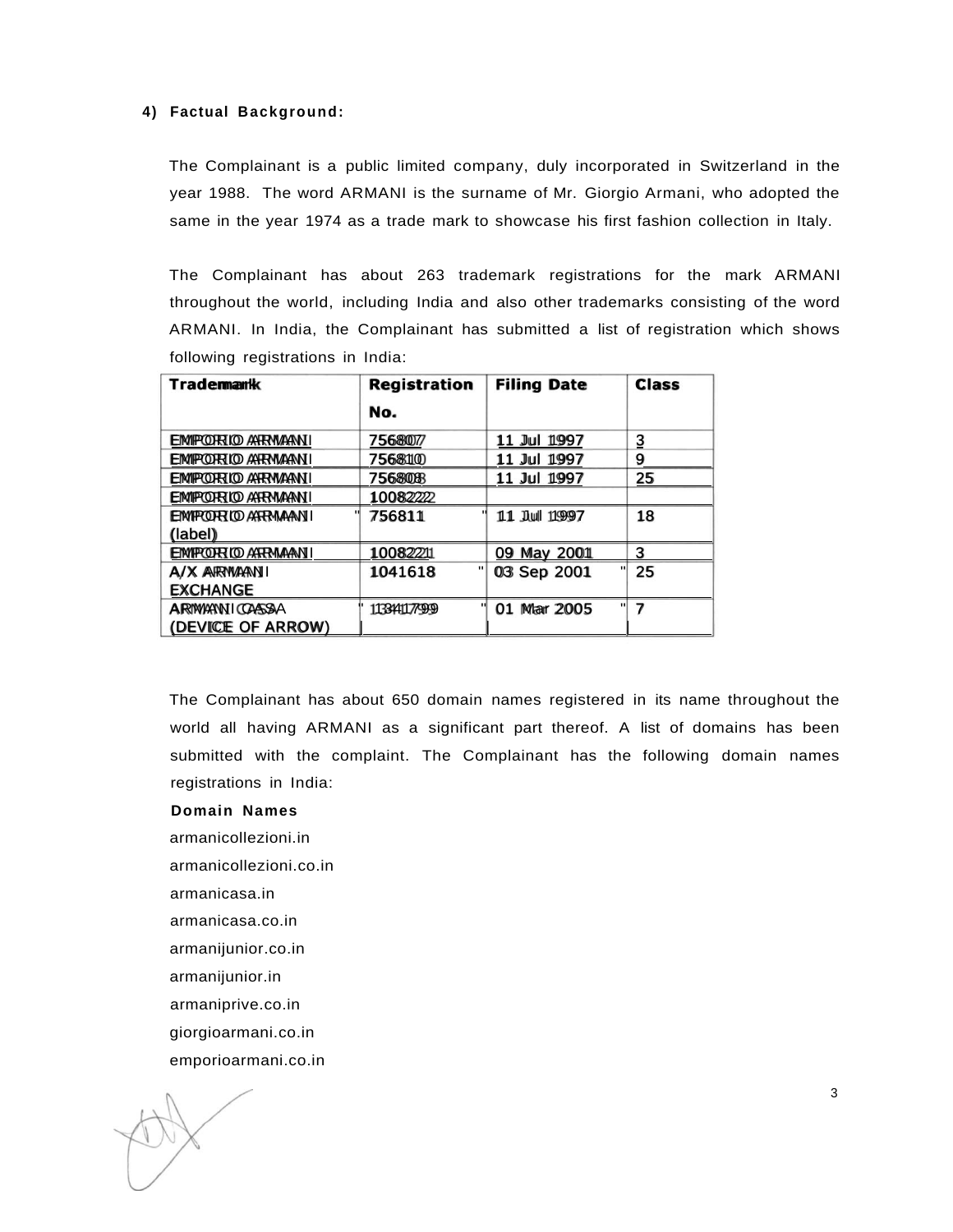## **5) Parties Contention:**

(1) Complainant

The Complainant has submitted that:

- 1) Domain name www.armaniexchange.in is identical to the well known and registered trademark ARMANI of the Complainant.
- 2) The Respondent has no right or legitimate interest in respect of the impugned domain name. ARMANI is not the personal or surname name, trade/service mark, trading name, of the Respondent. He has no reason whatsoever to adopt the domain name www.armaniexchange.in which is a well-known registered trademark of the Complainant.
- 3) The Respondent has adopted the impugned domain name with dishonesty and bad faith with the mala-fide intention to trade upon the goodwill and reputation associated with the trade mark ARMANI of the Complainant, thereby earning undue profits.
- 4) The Respondent has registered the impugned domain name for the purpose of selling, renting or otherwise transferring the domain name registration to the Complainant, who is the proprietor of the trade mark/name ARMANI, or to a competitor of the Complainant, for a valuable consideration.
- 5) That by using the impugned domain name, the Registrant has intentionally attempted to attract Internet users to the Respondent's website or other on-line location, by creating a likelihood of confusion with the Complainants' trade name or trade mark as to the source, sponsorship, affiliation, or endorsement of the Respondent's website or location or of a product or service on the Respondent's website or location.

#### (2) Respondent

The Respondent has not filed any response to the complaint inspite of opportunity being given. The only response from Respondent was an email dated 27<sup>th</sup> August, 2009 whereby they offered to transfer the domain name upon compensation. It is therefore obvious that the Respondent's intention in registering the domain was to

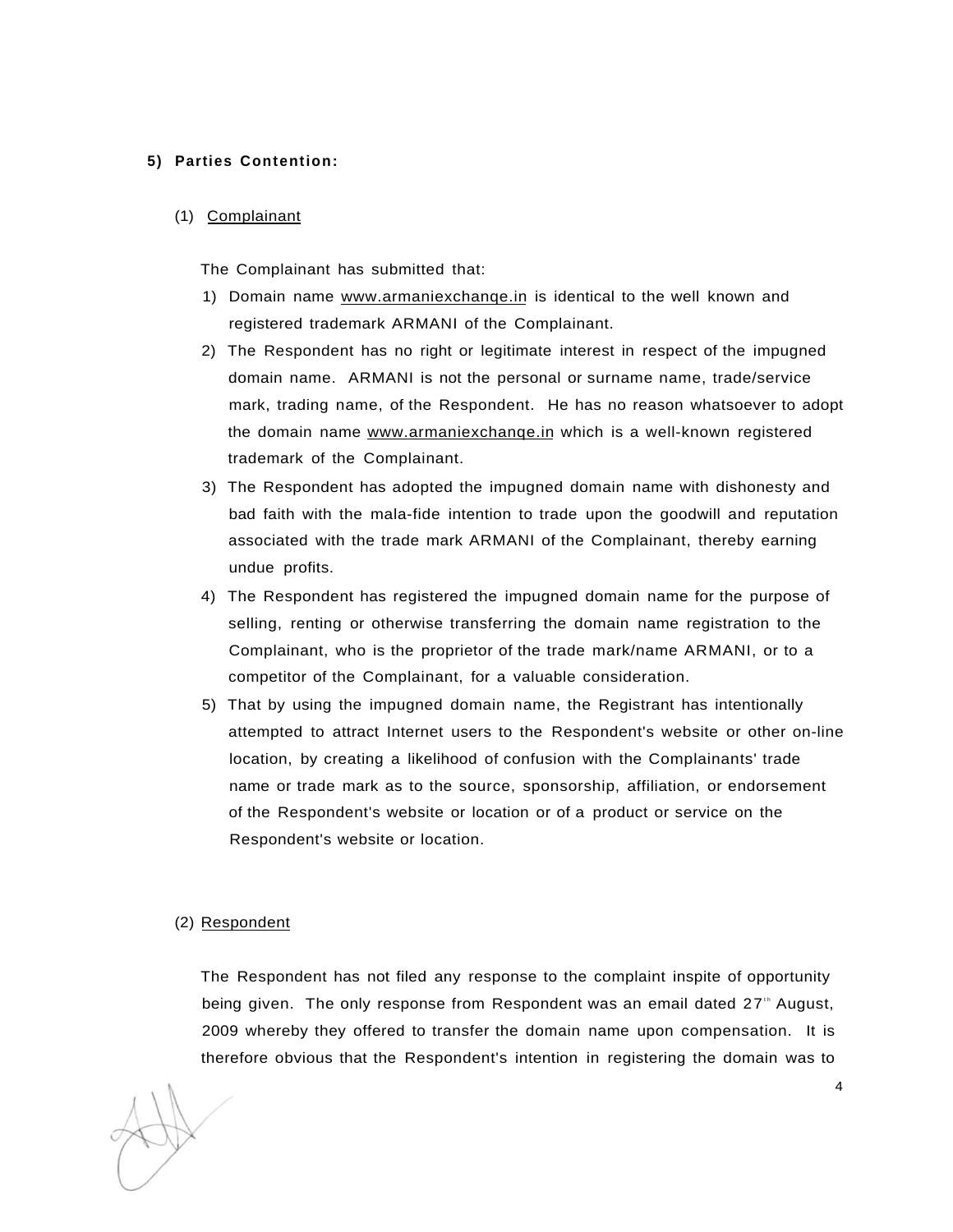sell the domain for monetary compensation. In other words, the response from the Respondent that it is willing to transfer the domain upon compensation shows that it has no legitimate interest in the domain name.

## **6) Discussion and Findings:**

In view of the above submissions and voluminous documents provided in support of use and registration of the mark 'ARMANI' alone and in combination with other words, I am inclined to agree that the Complainant has established better and prior rights in the mark ARMANI. Further, they have registered a number of domain names containing the word/mark ARMANI. Thus the web users associate the word ARMANI with the goods and services of the Complainant Company. The Complainant has also satisfied the three conditions as per paragraph 4 of the policy:

- (1) the Respondent's domain name is identical or confusingly similar to the trademark in which he has rights;
- (2) the Respondent has no rights or legitimate interests in respect of the domain name; and
- (3) the domain name has been registered in bad faith.

It may be mentioned that since the Respondent did not file any response and rebut the contentions of the Complainant, it is deemed to have admitted the contentions contained in the Complaint. Thus prima facie case has been made out by the Complainant in its favor. Further it has established prior rights in the trademark ARMANI. As, the Respondent has neither used the domain name nor established its legitimate rights or interests in the domain name, an adverse inference as to their adoption of an identical domain name has to be drawn. Based on the documents filed by the Complainant, it can be concluded that the domain name 'ARMANI' is identified with the Complainant's product or services, therefore it's adoption by the Respondent shows 'opportunistic bad faith'. The Respondent's bad faith is further exemplified by them asking for compensation to transfer the domain name. Thus, provision of paragraph 6(i) of the policy are clearly applicable to the facts and circumstances of this case thereby evidencing that the registration of the domain name is in bad faith.